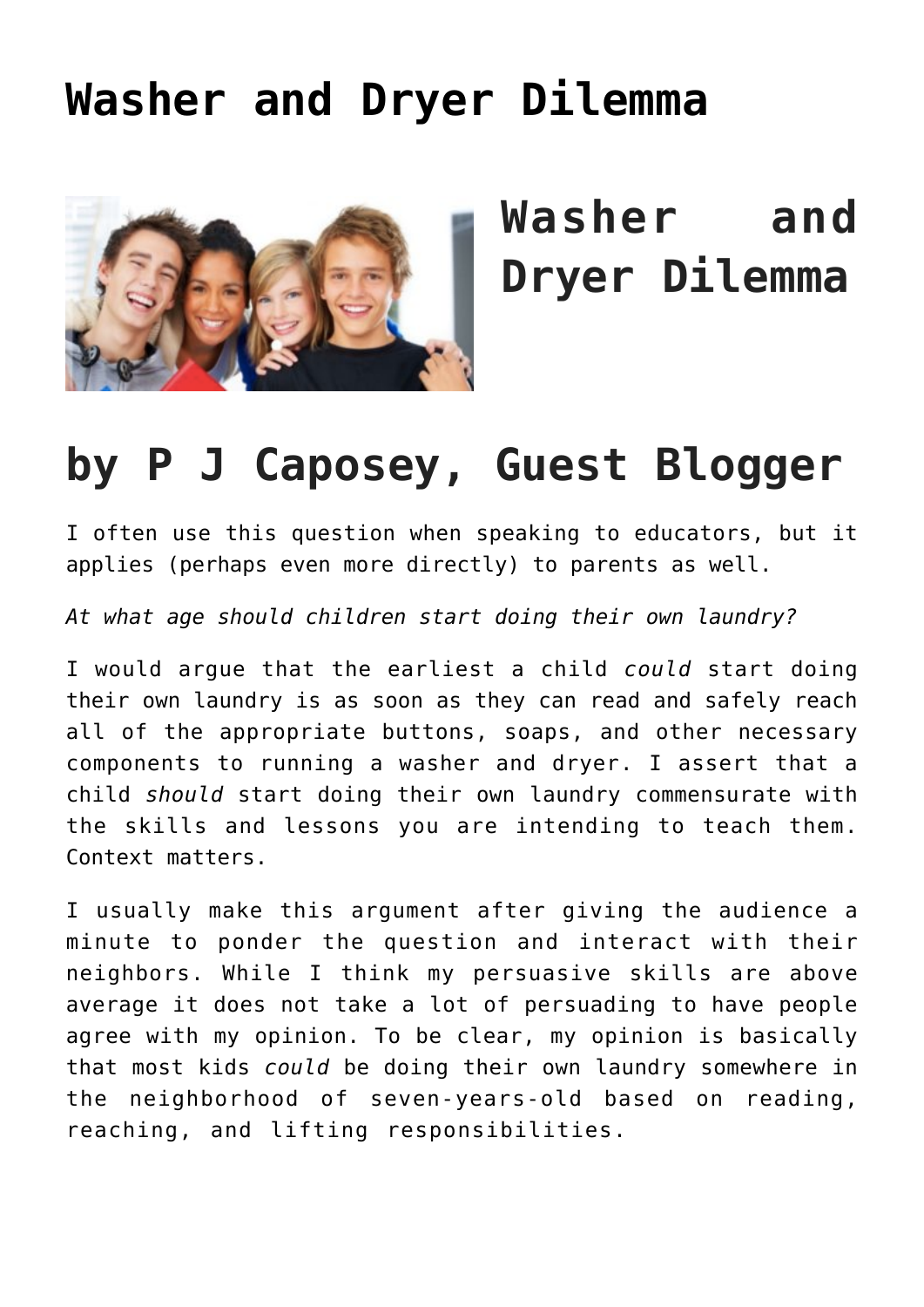#### **What About Age Seven?**

The next question is one you might expect. "So, how many of you had your children start doing their own laundry at the age of seven or plan to have your future children start doing laundry at that age?" To this question, very few hands go up.

This is where my education presentation goes in one direction and this blog will go in another.

#### **What About a Teenager?**

Let's fast forward to this laundry example of seven years and you are now living in a house with the scariest creature on earth: a teenager. The teenager has all the stereotypical tendencies of that age group. In particular, laundry piles up in their room and often does not make it to the laundry room (where you still do all the work) until the weekend when you forcefully remind them.

Then, over the weekend when you want to be spending time with your spouse, working on a hobby or side project, or just relaxing, you are doing load after load of your child's laundry. This activity does not bring you joy. In fact, it does the opposite. It stresses you out. You place the frustration of your 'ruined' weekend back on to your teenager who is oblivious to your angst since they are glued to a device and have headphones in their ears.

This is simply a manifestation of the problem we, as parents, created years before. The problem is that if, as parents, we can cognitively know that our children are capable of completing a task that many of us complain about doing ourselves, but refuse to allow them the opportunity to try we have nobody to blame but ourselves.

Instead, what typically occurs is that we bemoan our children's lack of responsibility, resilience, or ambition.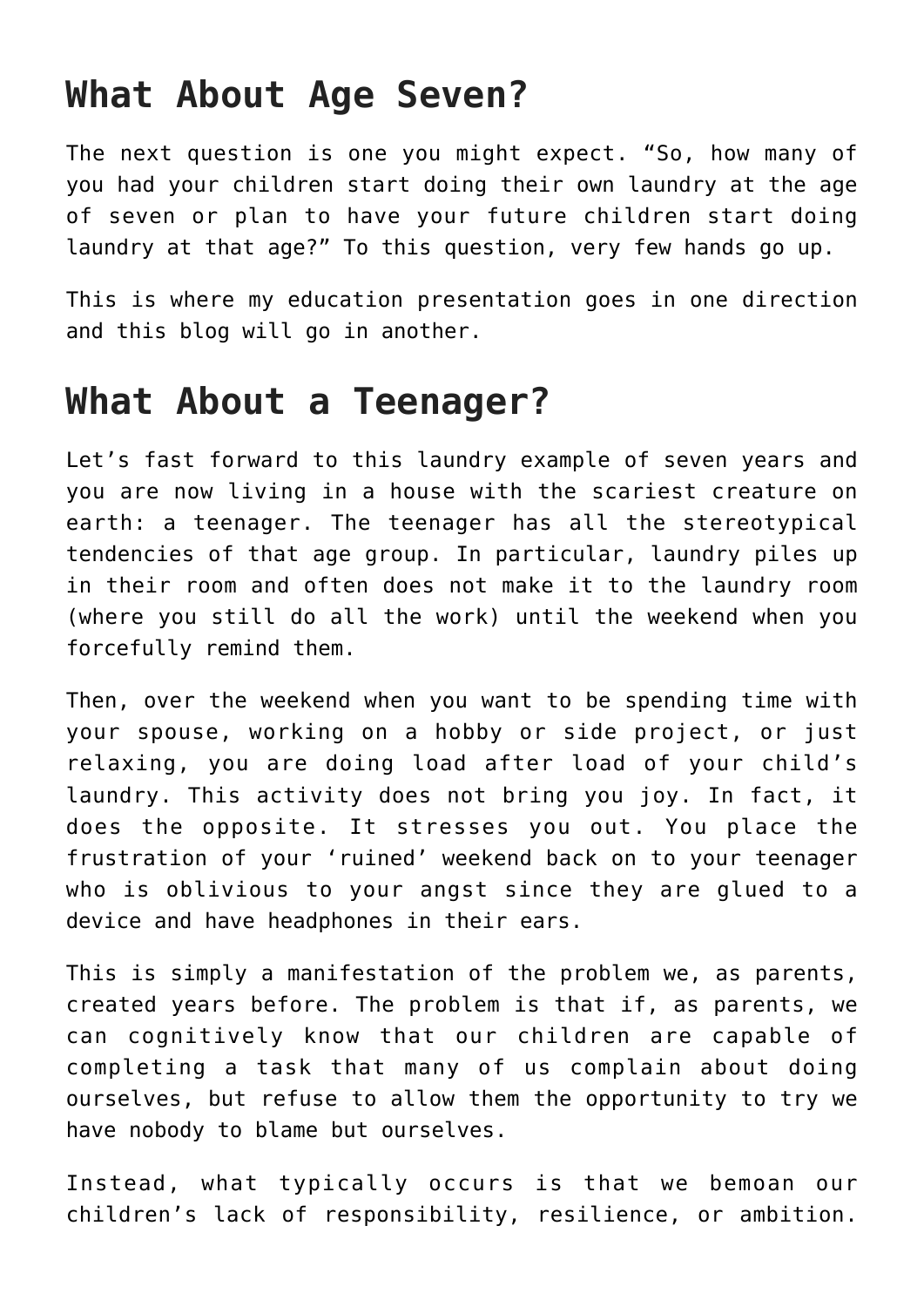Meanwhile, we do little to promote, encourage, or teach the very thing we criticize them for not having.

#### **Give Kids More Ownership**

Thus, as a parent I think we need to look in the mirror and take some responsibility. We need to give our kids more ownership if we want them to be more responsible. We need to give our kids more opportunities to fail if we want them to become more resilient. We need to give our kids more legitimate opportunities to find individual success if we want them to become more ambitious.

This extended example of cognitive dissonance is to me shockingly metaphorical for the entire experience of parenting.

The very things that make parenting so hard and children, at times, so frustrating are often rooted directly in what we are or are not doing as parents. We often lack the time, effort, and energy to provide authentic learning opportunities for our kids, but they exist all around us. The laundry example is just the tip of the iceberg. The problem is not just that we are not giving our kids these opportunities, but then we blame them for their lack of individual growth.

## **Life Is a Learning Experience**

I know all of the arguments specifically about the washer and dryer and they tend to extend to any other opportunity we choose or do not choose to give to our children. The long and short of it is that any time we choose to use 'life' as a learning experience for our children there is a give and take.

We choose expediency over opportunity. Teaching takes time. It will undoubtedly take you longer to teach your children how to do the laundry than it would to just do it yourself. The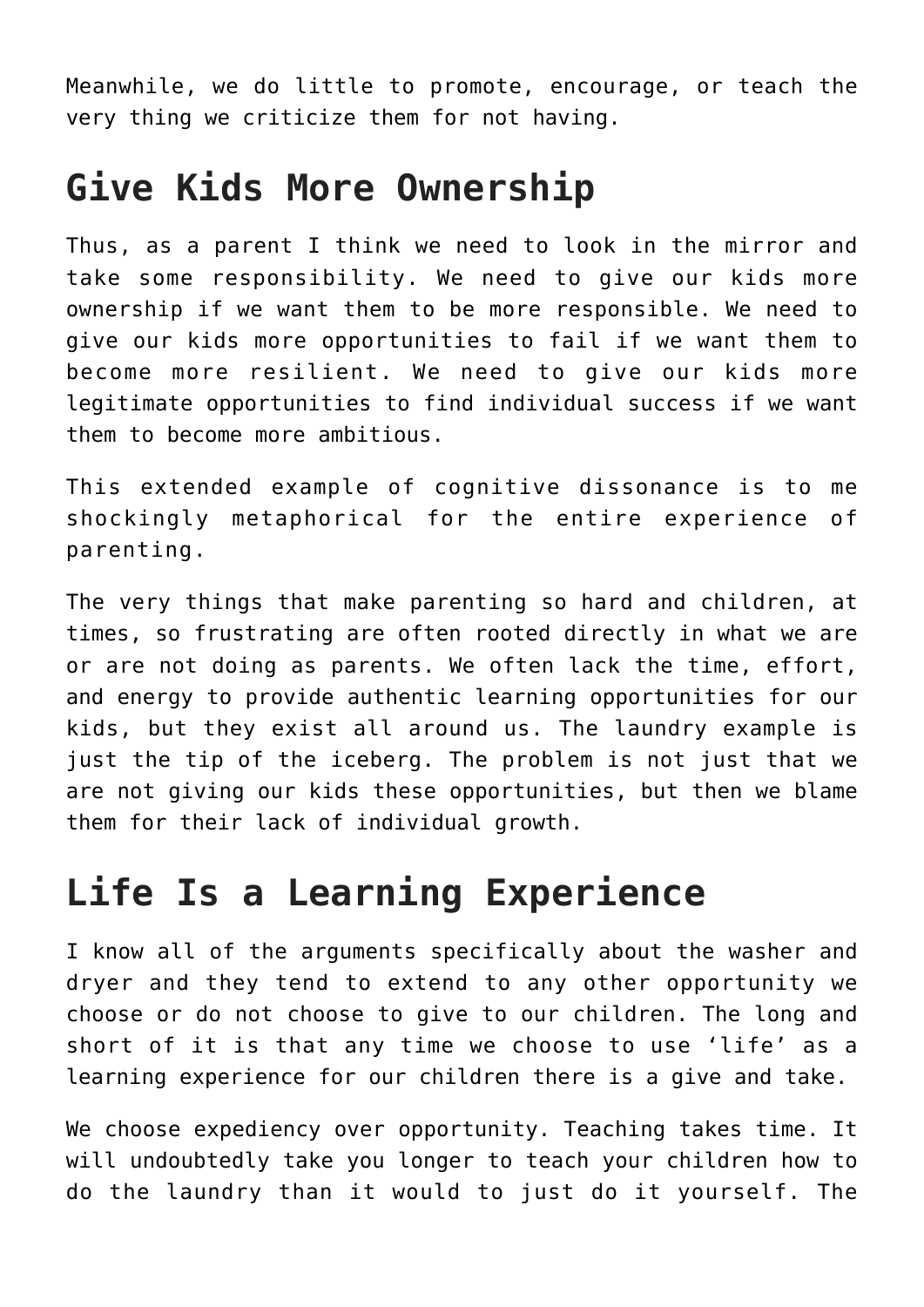question is whether you are going to pay that short term debt for the long-term gift of time and more importantly the responsibility you teach your children.

### **Let Go of Control**

We choose money over moments. Your kid is going to ruin some clothes if they are doing their own laundry. It will cost you more money than if you did it yourself at first. Thus, the question is whether the cost of ensuring you do not waste any money is worth the time you could have spent laughing at their pink undershirts and helping them learn?

We choose control over (perceived) chaos. The truth is that very little of what we can allow students to have responsibility for is actually dangerous with the appropriate teaching. Instead, the uncertainty of what will happen when we are not the person in control of the idea, process, and outcome pushes us away from giving the very experiences which will teach the lessons we most want our kids to learn.

Parenting is the hardest job I have ever had, but it is also similar to every job I have ever had. If as a leader, which as parents we are, we expect performance we have to provide the training and support necessary to help our children have success. If we fail to provide the training and support during times of failure and success, we have nobody to blame but ourselves when their behaviors do not meet our expectations.

### **P J Caposey's Biography**

PJ Caposey is a dynamic speaker and a transformational leader and educator. PJ began his career as an award-winning teacher in the inner-city of Chicago and has subsequently led significant change in every administrative post he has held. PJ became a principal at the age of 28 and within three years was able to lead a small-town/rural school historically